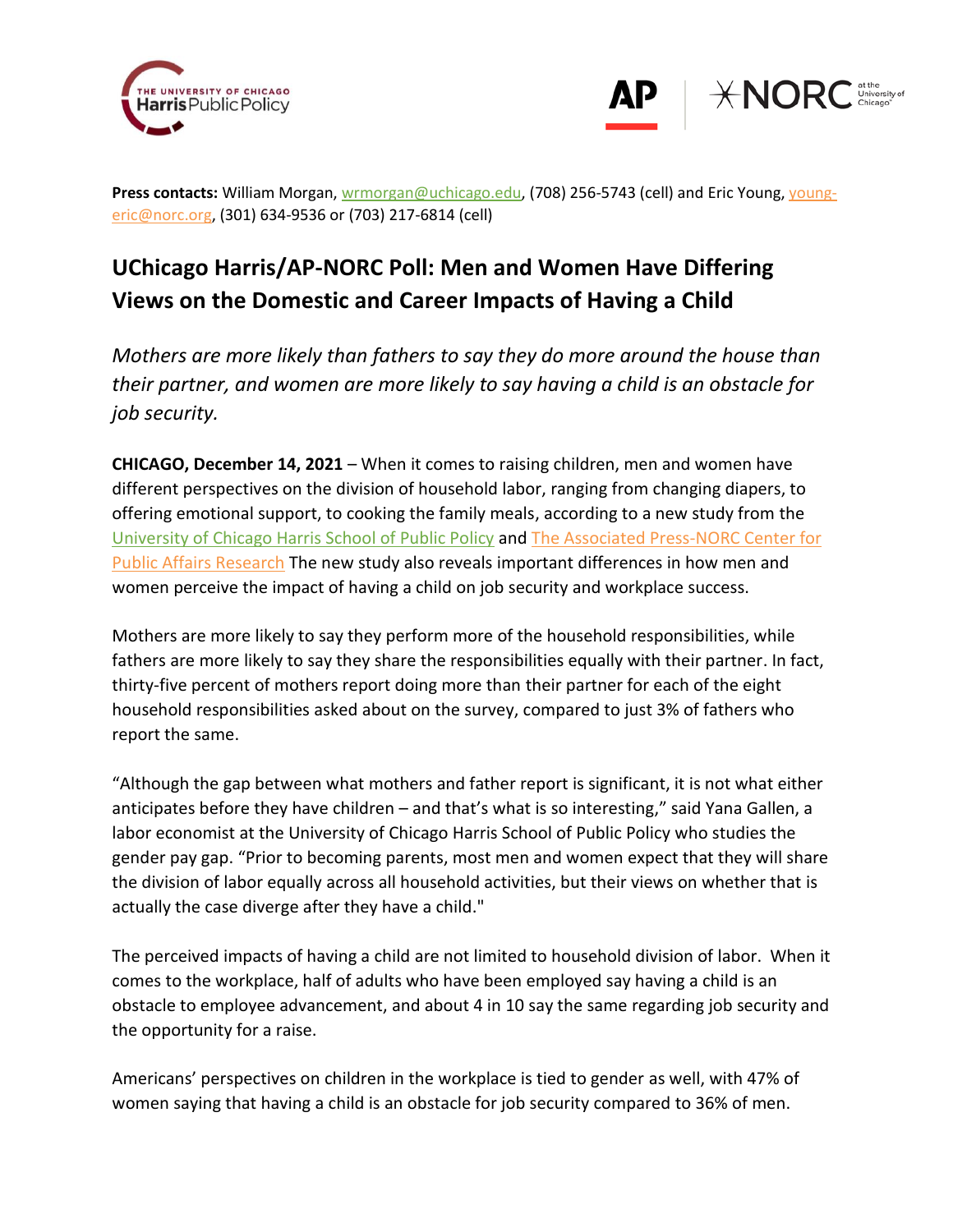



Similarly, adults making less than \$50,000 a year are more likely than higher income adults to say having a child is an obstacle for job security (50% vs 35%) and job advancement (55% vs 46%).

"Women and lower-income Americans are especially likely to feel they are paying a penalty at work for becoming a parent," said David Sterrett, senior research scientist with The AP-NORC Center. "Whether it comes in the form of limited job choices because of the need for a schedule that accommodates parenting or having less job security, these groups feel they are missing out on career opportunities compared to their co-workers without children."

The poll also finds that in order to manage their work and personal lives, two-thirds of adults have chosen a job with a schedule that allows them to manage their other responsibilities and 68% get support from friends or family.

And when thinking about whether or not to have a child, more than 8 in 10 Americans say having a stable partner and having a secure job are important factors that they consider.

Among the key findings from the report:

- Forty-three percent of adults without a college degree say having a child is an obstacle to getting a raise, while 32% of adults with a college degree say the same.
- Parents are more likely than non-parents to have chosen a job with a schedule such that they can manage their personal responsibilities, spent less time at their job to focus on friends or family, and to have made sure they had support of friends or family.
- Women are more likely than men to have chosen a job with a schedule such that they can manage their personal responsibilities (70% vs 61%) and made sure they had the support of friends or family (73% vs 64%).
- Seventy-four percent of Americans without children say having enough savings is an important factor when thinking about their decision whether or not to have children, compared to 59% of parents who said it was important.
- Women are more likely than men to say flexibility at work is important when thinking about whether or not to have a child (74% vs 66%).

# **About the Study**

This study was conducted by the University of Chicago Harris School of Public Policy and The Associated Press-NORC Center for Public Affairs Research with funding from NORC at the University of Chicago. Staff from Harris Public Policy and The AP-NORC Center collaborated on all aspects of the study.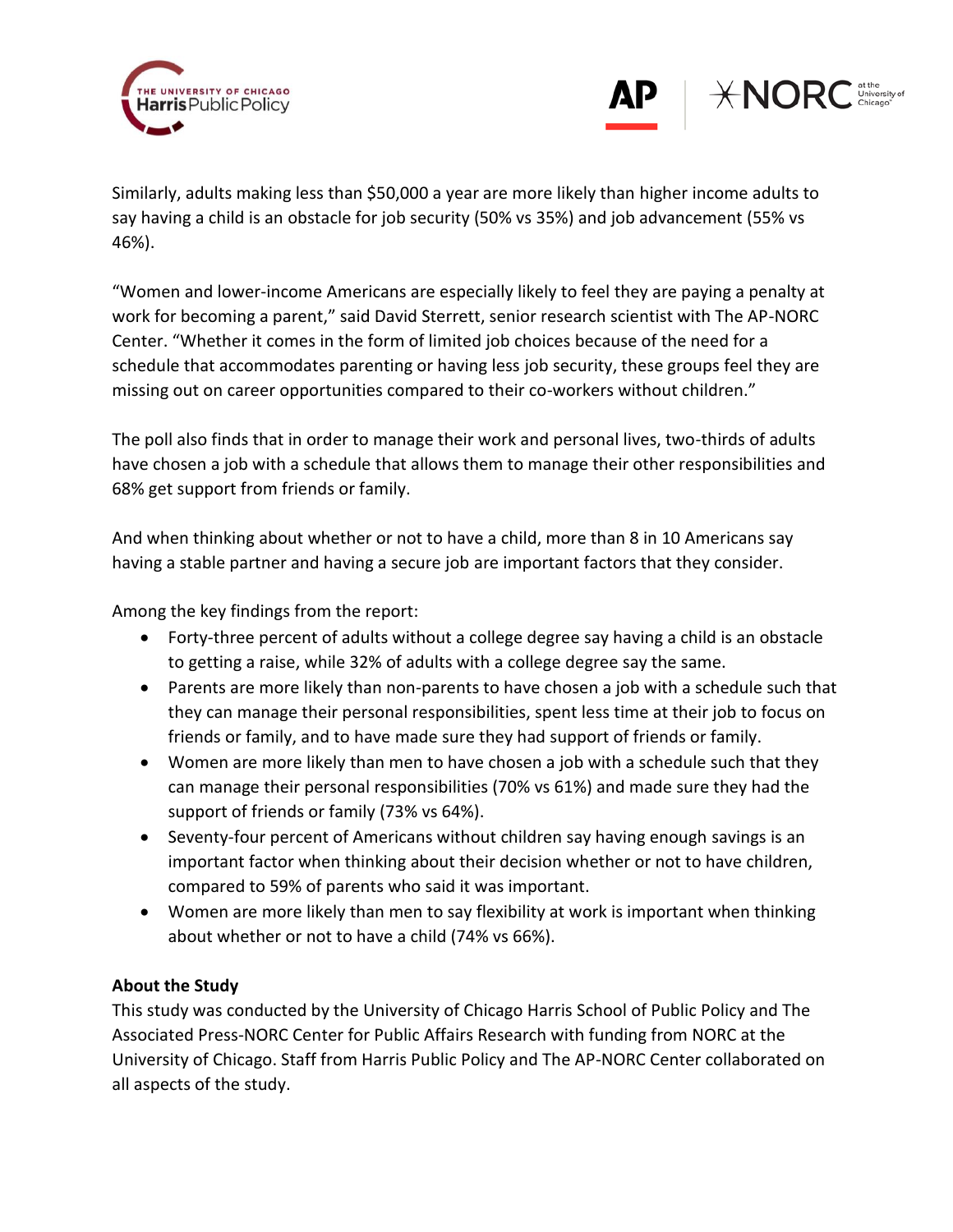



Data were collected using the AmeriSpeak Omnibus®, a monthly multi-client survey using NORC's probability-based panel designed to be representative of the U.S. household population. Interviews for this survey were conducted between October 7 and October 11, 2021, with adults age 18 and over representing the 50 states and the District of Columbia. Panel members were randomly drawn from AmeriSpeak, and 1,054 completed the survey — 987 via the web and 67 via telephone – including 660 parents. Interviews were conducted in English. The final stage completion rate is 20.0 percent, the weighted household panel recruitment rate is 19.1 percent, and the weighted household panel retention rate is 75.1 percent, for a cumulative response rate of 2.9 percent. The overall margin of sampling error is +/- 4.0 percentage points at the 95 percent confidence level, including the design effect. The margin of sampling error may be higher for subgroups.

A full description of the study methodology for the survey can be found at the end of the report on [www.apnorc.org.](http://www.apnorc.org/)

The proper description of the survey's authorship is as follows: This study was conducted jointly by the University of Chicago Harris School of Public Policy and The [Associated Press-NORC](http://apnorc.org/Pages/default.aspx)  [Center for Public Affairs Research.](http://apnorc.org/Pages/default.aspx)

# **About the University of Chicago Harris School of Public Policy**

One of the largest graduate professional schools at the University of Chicago, Harris Public Policy has been driven by the belief that evidence-based research, not ideology or intuition, is the best guide for public policy. For more than three decades, our exceptional community of scholars, students, and alumni have applied this exacting perspective to the world's most pressing problems using the latest tools of social science. Through our undergraduate and graduate programs, we empower a new generation of data-driven leaders to create a positive social impact throughout our global society.

https://harris.uchicago.edu/

## **About The Associated Press-NORC Center for Public Affairs Research**

The AP-NORC Center for Public Affairs Research taps into the power of social science research and the highest-quality journalism to bring key information to people across the nation and throughout the world.

#### [www.apnorc.org](http://www.apnorc.org/)

The Associated Press (AP) is an independent global news organization dedicated to factual reporting. Founded in 1846, AP today remains the most trusted source of fast, accurate, unbiased news in all formats and the essential provider of the technology and services vital to